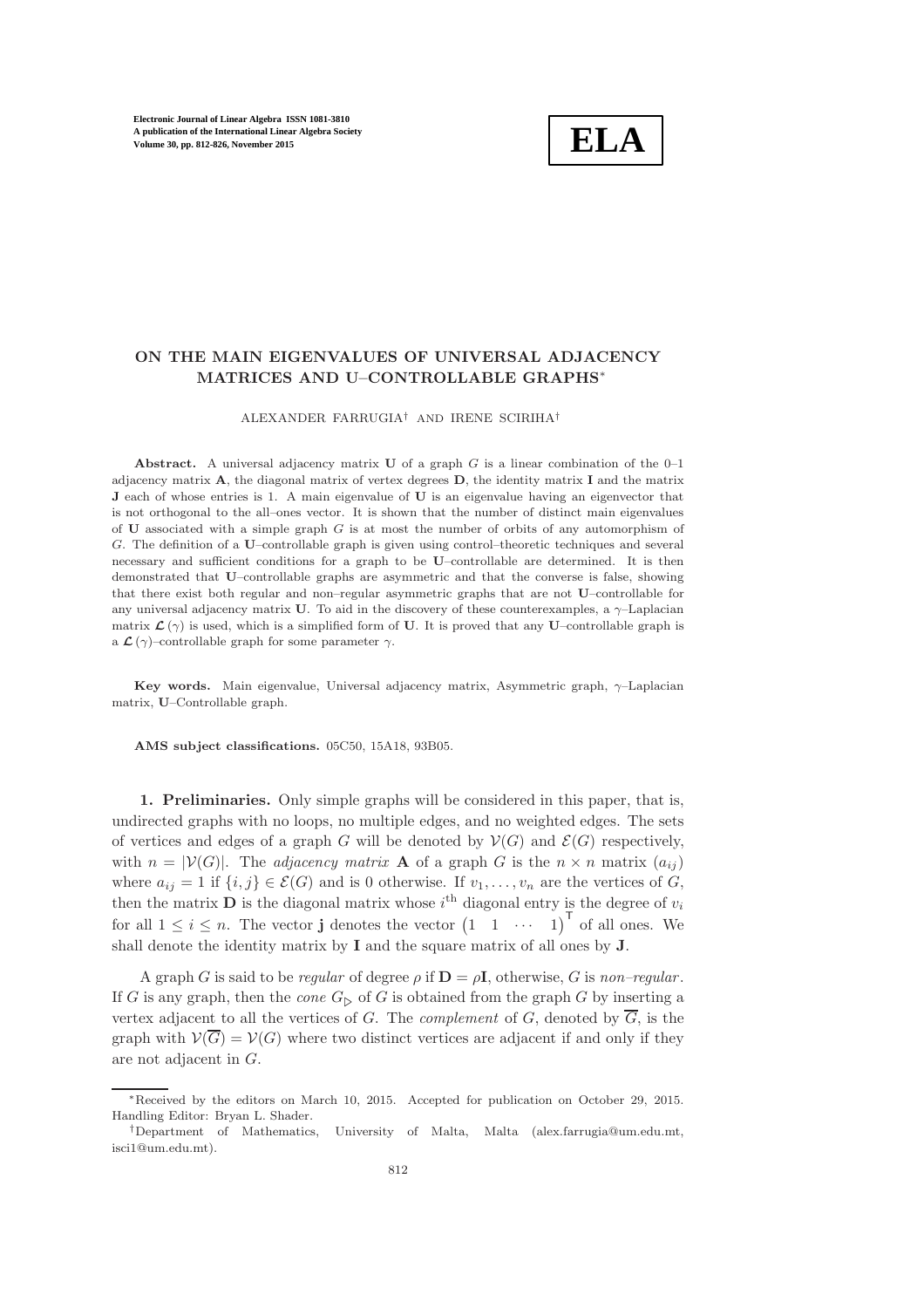**ELA**

On the Main Eigenvalues of Universal Adjacency Matrices and U–Controllable Graphs 813

An *automorphism* of a graph G is a mapping  $\sigma$  from  $V(G)$  to itself preserving adjacencies, that is,  $\{i, j\} \in \mathcal{E}(G)$  if and only if  $\{\sigma(i), \sigma(j)\} \in \mathcal{E}(G)$ . The set of all automorphisms of G forms the *automorphism group* of G with the operation of composition. For any automorphism  $\sigma$ , we associate the *permutation matrix*  $P_{\sigma}$ such that the *i*<sup>th</sup> column of  $P_{\sigma}$  is the *j*<sup>th</sup> column of **I** if and only if  $\sigma(i) = j$ . Any automorphism  $\sigma$  can be expressed as a product of disjoint cycles, and this determines a partition of  $\mathcal{V}(G)$  into *orbits*. If G has a trivial automorphism group consisting only of the identity automorphism, then G is said to be *asymmetric*.

Let M be a real and symmetric matrix satisfying the equation  $Mx = \lambda x$  for some scalar  $\lambda$  and some nonzero vector **x**. The vector **x** is an *eigenvector* associated with the *eigenvalue*  $\lambda$  of **M**. The set of all eigenvectors associated with  $\lambda$ , together with the zero vector, form a vector space, called the *eigenspace* of λ. The *spectrum* of M is the multiset of all eigenvalues of  $M$ , that is, the multiset of all solutions of the characteristic equation det( $\lambda$ **I**−M) = 0. If 0 is an eigenvalue of M, then M is said to be *singular*, in which case the *nullspace* ker( $\mathbf{M}$ )  $\neq$  {0}. Since **M** is real and symmetric, the *multiplicity* of an eigenvalue  $\lambda$  is the dimension of its eigenspace, or, equivalently, the number of times it is repeated in the spectrum of M. An eigenvalue is said to be *simple* if its multiplicity is one. A *main eigenvalue* of M is an eigenvalue having some associated eigenvector not orthogonal to j, referred to as a *main eigenvector* . On the other hand, the eigenspace of a non–main eigenvalue contains only non–main eigenvectors, that is, eigenvectors that are orthogonal to j.

In Section [2,](#page-1-0) we describe the *universal adjacency matrix* **U** [\[1,](#page-14-0) [8\]](#page-14-1) associated with a graph G and prove that its main eigenvalues must have an associated eigenvector of a certain form, from which an upper bound on the number of main eigenvalues of U is deduced. In Section [3,](#page-4-0) we summarize the principal results from control theory that will be used in subsequent sections, leading to the definition of a U*–controllable graph* G in Section [4,](#page-6-0) where several characterisations of such a graph are presented. We prove in Section [5](#page-10-0) that U–controllable graphs are asymmetric; yet, there exist regular, asymmetric graphs  $G$  that are not **U**–controllable. In Section [6,](#page-11-0) we introduce the  $\gamma$ –Laplacian matrix  $\mathcal{L}(\gamma)$ , which is a simpler form of the matrix U, and show that a graph is U–controllable if and only if it is  $\mathcal{L}(\gamma)$ –controllable for an appropriate value of the scalar  $\gamma$ . This facilitates our search for non–regular asymmetric graphs that are not U–controllable, and indeed, one such graph is presented in Section [7.](#page-13-0)

<span id="page-1-1"></span><span id="page-1-0"></span>**2.** The universal adjacency matrix U. The reference  $[8]$  (see also [\[1\]](#page-14-0)) defined a *universal adjacency matrix* associated with a simple graph G to be a matrix of the form

(2.1) 
$$
\mathbf{U} = \gamma_A \mathbf{A} + \gamma_D \mathbf{D} + \gamma_I \mathbf{I} + \gamma_J \mathbf{J}, \quad \gamma_A \neq 0
$$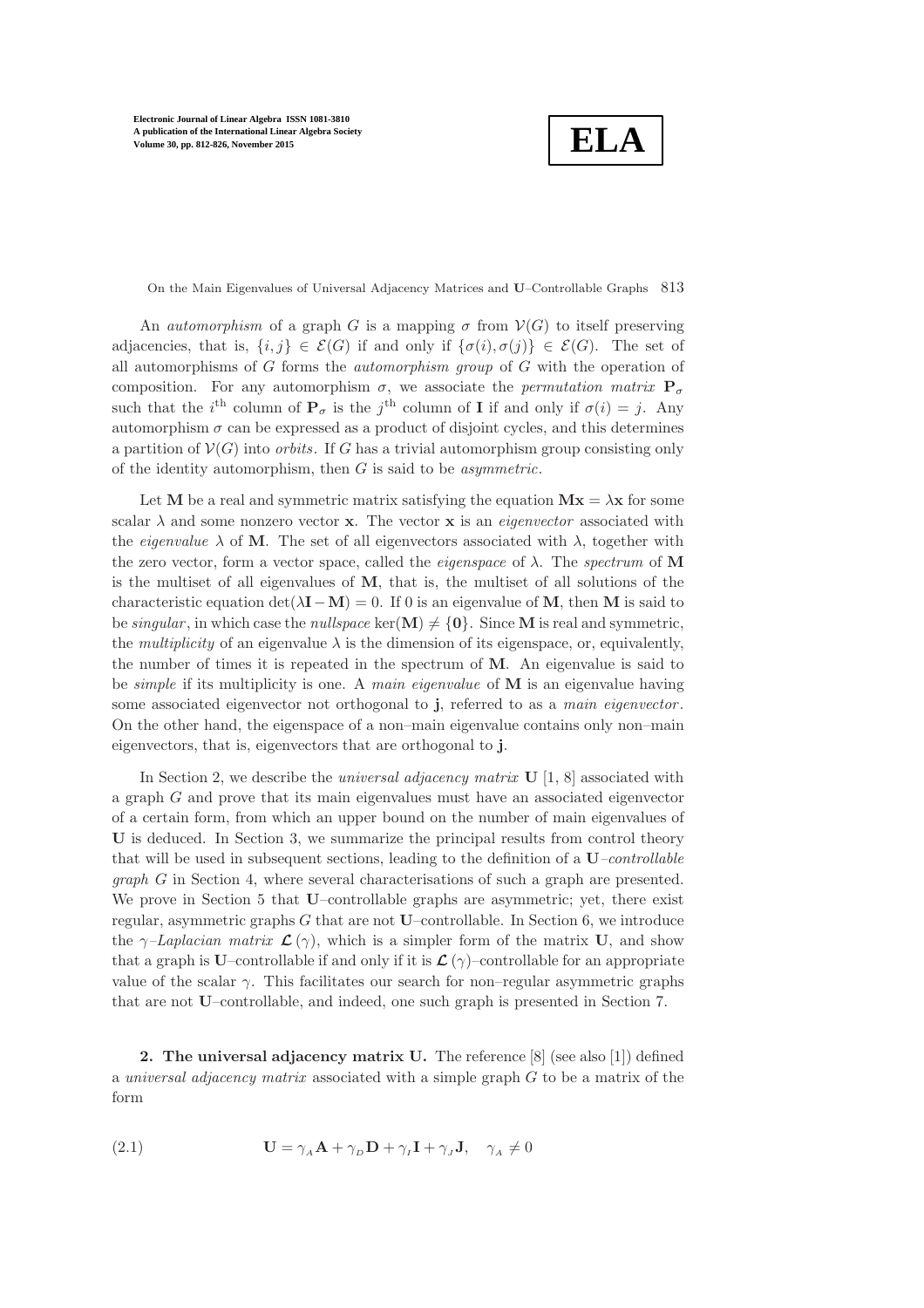

#### 814 A. Farrugia and I. Sciriha

for some nonzero scalar  $\gamma_A$  and some arbitrary scalars  $\gamma_I, \gamma_D$  and  $\gamma_J$ . The authors of [\[8\]](#page-14-1) determined the graphs that admit a universal adjacency matrix having only two distinct eigenvalues. In  $[1]$ , the minimum rank of U was studied. In this article, we consider the number of distinct main eigenvalues of U and relate this number to what we call U–controllable graphs.

The matrix U includes five of the most commonly–used matrices in algebraic graph theory, namely:

- the adjacency matrix **A** of  $G$  ( $\gamma_A = 1, \gamma_I = \gamma_D = \gamma_I = 0$ );
- the Laplacian matrix  $\mathbf{L} = \mathbf{D} \mathbf{A}$  of  $G(\gamma_A = -1, \gamma_D = 1, \gamma_I = \gamma_I = 0);$
- the signless Laplacian matrix  $\mathbf{Q} = \mathbf{D} + \mathbf{A}$  of  $G(\gamma_A = 1, \gamma_D = 1, \gamma_I = \gamma_J = 0);$
- the adjacency matrix  $\overline{\mathbf{A}} = \mathbf{J} \mathbf{I} \mathbf{A}$  of  $\overline{G}$  ( $\gamma_A = -1$ ,  $\gamma_I = -1$ ,  $\gamma_J = 1$ ,  $\gamma_D = 0$ );
- the Seidel matrix  $\mathcal{S} = \mathbf{J} \mathbf{I} 2\mathbf{A}$  of  $G(\gamma_A = -2, \gamma_I = -1, \gamma_I = 1, \gamma_D = 0)$ .

Thus, U allows us to consider all the above five matrices (and more) collectively in order to obtain results that would be valid for all of them at once. Indeed, the following theorem generalizes the result found in [\[9,](#page-14-2) [10\]](#page-14-3), there shown to be true only for the adjacency matrix A, to the case of a universal adjacency matrix U.

<span id="page-2-0"></span>Theorem 2.1. [\[6,](#page-14-4) Theorem 5.4] *If* P *is an arbitrary permutation matrix and* G *is a graph with associated universal adjacency matrix* U*, then* P *is the permutation matrix*  $P_{\sigma}$  *of an automorphism*  $\sigma$  *of G if and only if*  $PU = UP$ *.* 

<span id="page-2-1"></span>A consequence to the above theorem is the result below.

Theorem 2.2. *Let* U *be a universal adjacency matrix for a graph* G*,* λ *be a main eigenvalue of* U *and* σ *be an automorphism of* G*. Then there is a main eigenvector*  $\bf{x}$  *associated with*  $\lambda$  *such that*  $\bf{P}_{\sigma} \bf{x} = \bf{x}$ *.* 

*Proof.* Let  $\mathbf{Uy} = \lambda \mathbf{y}$  such that  $\mathbf{j}^T \mathbf{y} \neq 0$ . If  $\mathbf{P}_{\sigma} \mathbf{y} = \mathbf{y}$ , then we are done. If  $\mathbf{P}_{\sigma} \mathbf{y} \neq 0$ **y**, then let r be the order of  $P_{\sigma}$  and consider the vector  $\mathbf{x} = (\mathbf{I} + \mathbf{P}_{\sigma} + \mathbf{P}_{\sigma}^2 + \cdots + \mathbf{P}_{\sigma}^{r-1})\mathbf{y}$ . By Theorem [2.1,](#page-2-0) we have

$$
\mathbf{Ux} = \mathbf{U}(\mathbf{I} + \mathbf{P}_{\sigma} + \mathbf{P}_{\sigma}^{2} + \dots + \mathbf{P}_{\sigma}^{r-1})\mathbf{y} = (\mathbf{I} + \mathbf{P}_{\sigma} + \mathbf{P}_{\sigma}^{2} + \dots + \mathbf{P}_{\sigma}^{r-1})\mathbf{Uy}
$$
  
=  $\lambda(\mathbf{I} + \mathbf{P}_{\sigma} + \mathbf{P}_{\sigma}^{2} + \dots + \mathbf{P}_{\sigma}^{r-1})\mathbf{y} = \lambda\mathbf{x}.$ 

Also, note that  $\mathbf{j}^{\mathsf{T}}\mathbf{x} = \mathbf{j}^{\mathsf{T}}(\mathbf{I} + \mathbf{P}_{\sigma} + \mathbf{P}_{\sigma}^{2} + \cdots + \mathbf{P}_{\sigma}^{r-1})\mathbf{y} = r\mathbf{j}^{\mathsf{T}}\mathbf{y} \neq 0$ . Therefore,  $x \neq 0$ , and thus, x is an eigenvector in the eigenspace of  $\lambda$ .

Moreover,

$$
\mathbf{P}_{\sigma}\mathbf{x} = \mathbf{P}_{\sigma}(\mathbf{I} + \mathbf{P}_{\sigma} + \dots + \mathbf{P}_{\sigma}^{r-1})\mathbf{y} = (\mathbf{P}_{\sigma} + \mathbf{P}_{\sigma}^{2} + \dots + \mathbf{P}_{\sigma}^{r})\mathbf{y}
$$

$$
= (\mathbf{I} + \mathbf{P}_{\sigma} + \dots + \mathbf{P}_{\sigma}^{r-1})\mathbf{y} = \mathbf{x},
$$

as required.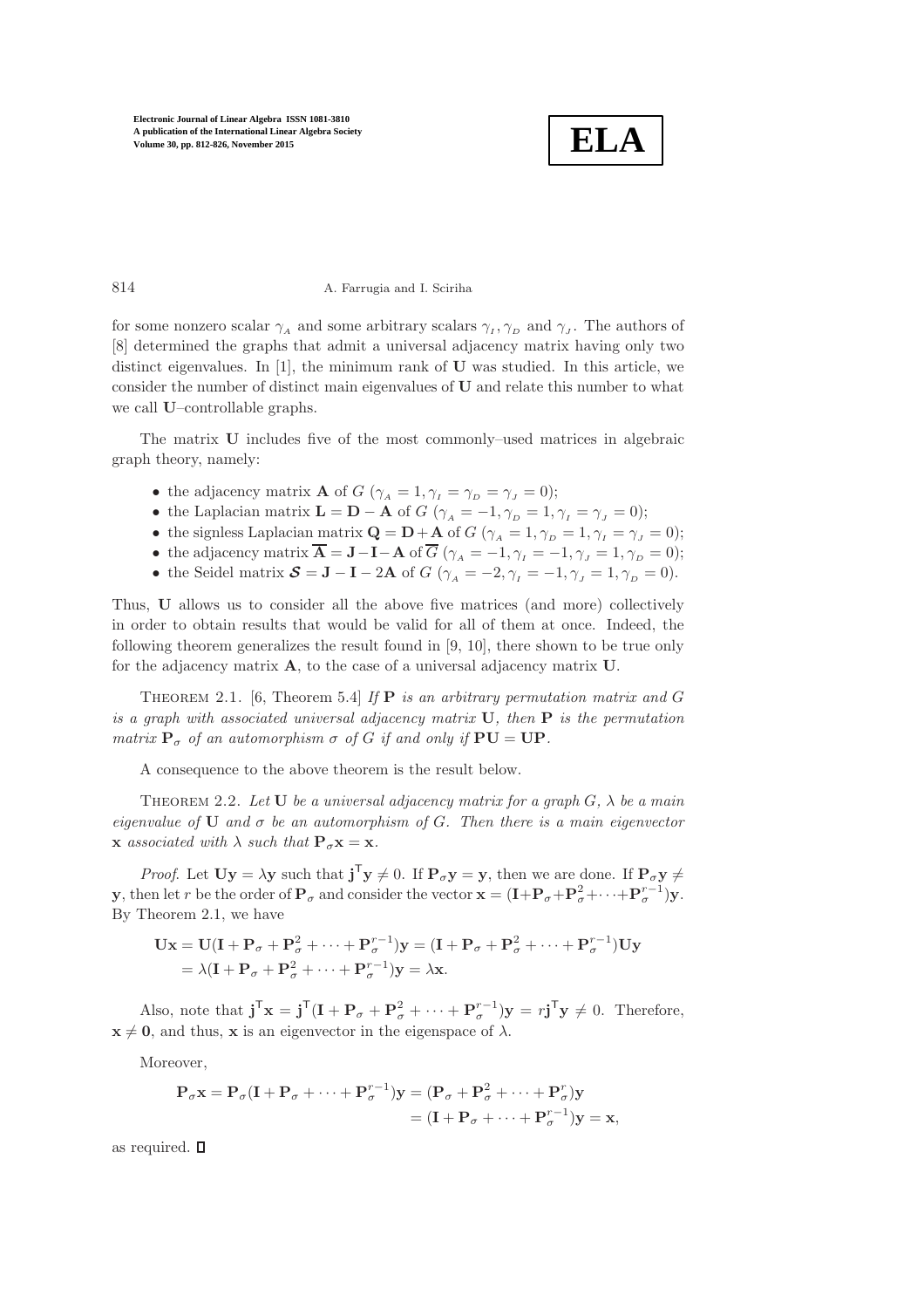**ELA**

On the Main Eigenvalues of Universal Adjacency Matrices and U–Controllable Graphs 815

We remark that the analogous result for non–main eigenvalues is false in general. The three statements  $\mathbf{U}\mathbf{x} = \lambda \mathbf{x}$ ,  $\mathbf{j}^T \mathbf{x} = 0$  and  $\mathbf{P}_{\sigma} \mathbf{x} = \mathbf{x}$  would not be enough to prove that x is an eigenvector of a non–main eigenvalue  $\lambda$  with the requirements of Theorem [2.2,](#page-2-1) as x could possibly be the zero vector. This happens, for example, if we take y to be the eigenvector of  $\lambda = -1$  of the matrix **A** in Table [2.1](#page-5-0) (in page [817\)](#page-5-0).

Moreover, note that the matrix  $\mathbf{M} = \mathbf{I} + \mathbf{P}_{\sigma} + \mathbf{P}_{\sigma}^2 + \cdots + \mathbf{P}_{\sigma}^{r-1}$  used in the proof of Theorem [2.2](#page-2-1) is singular if and only if  $r > 1$ . Indeed, if  $r = 1$ , then  $M = I$ , whilst if  $r > 1$ , then  $\mathbf{M}(\mathbf{I} - \mathbf{P}_{\sigma}) = \mathbf{I} - \mathbf{P}_{\sigma}^{r} = \mathbf{0}$ . Thus, when  $r > 1$ , the matrices M and  $(I - P_{\sigma})$  are nonzero matrix divisors of the zero matrix, so that the nonzero columns of **M** are in the nullspace of the matrix  $(I - P_{\sigma})$ .

<span id="page-3-0"></span>Theorem [2.2](#page-2-1) can be restated in the following way.

COROLLARY 2.3. If  $\lambda$  *is a main eigenvalue of a universal adjacency matrix* U *associated with a graph* G *and* σ *is an automorphism of* G*, then there exists an eigenvector*  $\bf{x}$  *of*  $\lambda$  *whose entries do not sum to zero. Moreover, the entries of*  $\bf{x}$  *are constant on each orbit of vertices determined by* σ*.*

Note that Theorem [2.2](#page-2-1) and Corollary [2.3](#page-3-0) hold for any main eigenvalue of a universal adjacency matrix U, regardless of its multiplicity.

We now use Corollary [2.3](#page-3-0) to show that the number of main eigenvalues of a universal adjacency matrix  **associated with a graph**  $G$  **is limited to at most the** number of orbits of any automorphism of G. This is a generalisation of the result in [\[3,](#page-14-5) Theorem 4], there proved only for the adjacency matrix A associated with G.

<span id="page-3-1"></span>Theorem 2.4. *The number of orbits of any automorphism of a graph* G *is an upper bound for the number of distinct main eigenvalues of any universal adjacency matrix* U *associated with* G*.*

*Proof.* Let  $\sigma$  be an automorphism of G expressed as the product of q cycles of length  $r_1, r_2, \ldots, r_q$  respectively. By Corollary [2.3,](#page-3-0) each distinct main eigenvalue of U has an associated eigenvector of the form

$$
(\overbrace{x_1 x_1 \cdots x_1}^{r_1} \overbrace{x_2 x_2 \cdots x_2}^{r_2} \cdots \overbrace{x_q x_q \cdots x_q}^{r_q})^{\mathsf{T}},
$$

after possibly reordering the vertices of G. Since these eigenvectors are linearly independent, the number of distinct main eigenvalues of **U** cannot exceed  $q$ .  $\Box$ 

We demonstrate these results for the graph  $G$  in Figure [2.1.](#page-14-6) The permutation  $\sigma = (1 \ 2 \ 3)(4 \ 5)$  is an automorphism of G, showing that there is a partition of the vertices into four orbits. The eigenspaces of **A**, **L**, **Q**,  $\overline{A}$  and **S** are displayed in Table [2.1.](#page-5-0) The eigenvalues in boldface are main, and we observe that each of the matrices has at most four main eigenvalues, as expected from Theorem [2.4.](#page-3-1) In addition,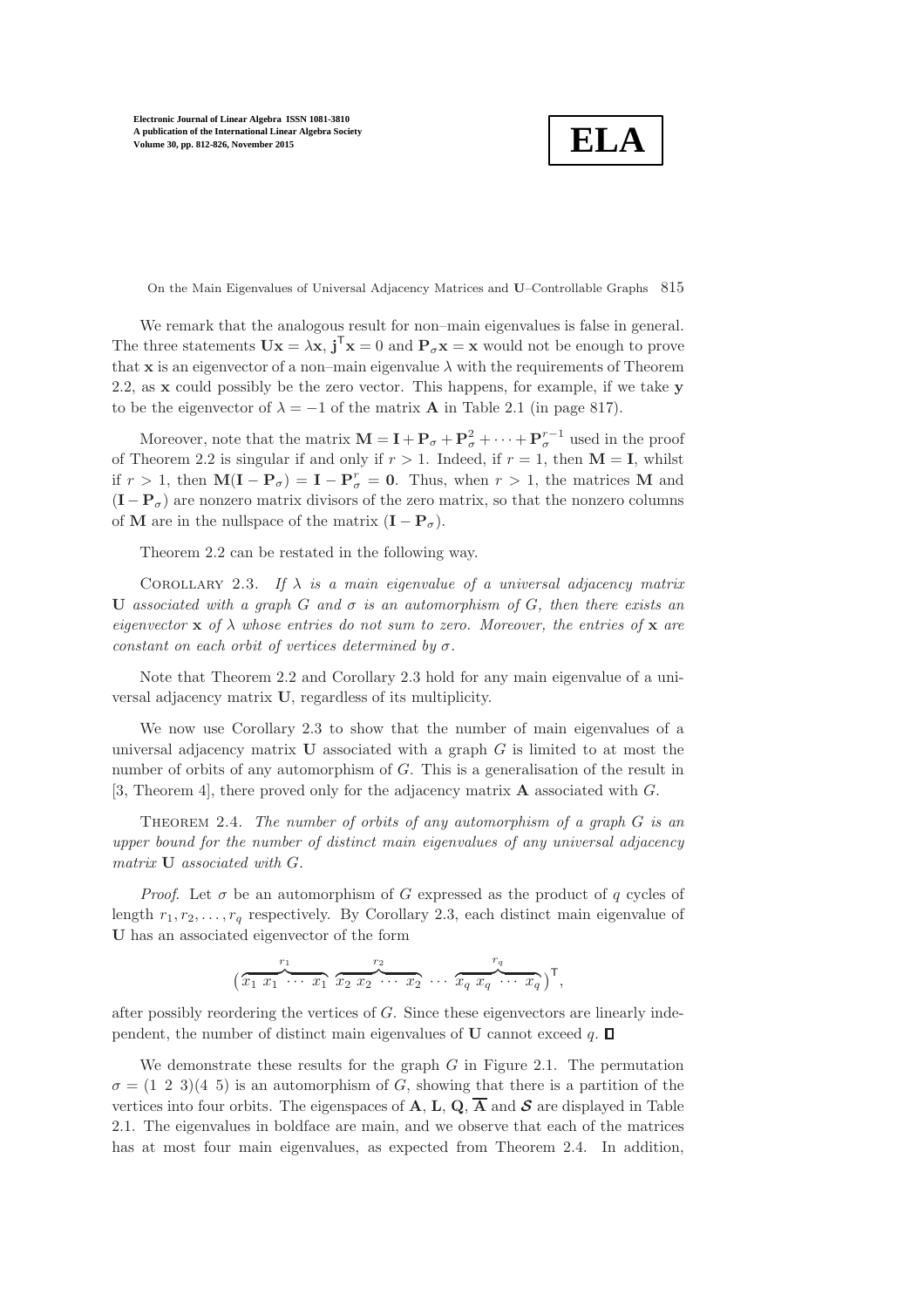

#### 816 A. Farrugia and I. Sciriha

note that each main eigenvalue has one eigenvector  $\mathbf{x} = (x_1 \quad x_2 \quad \cdots \quad x_n)^\mathsf{T}$  where  $x_1 = x_2 = x_3$  and  $x_4 = x_5$ , conforming with the automorphism  $\sigma$ . Moreover, note that the converse of Theorem [2.2](#page-2-1) is false, since there are non–main eigenvalues, notably the eigenvalues 5.262, 3.340 and 0.398 of L, with all their eigenvectors satisfying these equalities as well.



Fig. 2.1. An example graph.

We remark that any two universal adjacency matrices having the same coefficients of A and D must have the same number of distinct main eigenvalues, since they share the same non–main eigenvectors. On the other hand, two universal adjacency matrices with different coefficients of  $A$  or  $D$  can have a different number of distinct main eigenvalues. This becomes evident when considering U–controllable graphs in Section [4.](#page-6-0)

<span id="page-4-0"></span>3. Control theory. Before we introduce U–controllable graphs, we summarize various results from control theory, on which the definition of U–controllable graphs is based. These results are also mentioned in [\[6\]](#page-14-4).

A networked dynamical system is a set of  $n$  agents and a set of links interconnecting these agents. Such a networked dynamical system can thus be represented as a graph  $G$ , with the  $n$  vertices denoting the agents and the edges denoting the interconnections between distinct pairs of agents. Each edge is weighted according to the strength of the exchange link between the two agents, giving rise to a weighted graph. However, in this article we assume that every exchange link between any two interconnected agents has the same strength, which is why only simple graphs are considered.

The state of each agent is affected by the information exchanged with other agents through the interconnections, and also by signals received from external *leaders* that attempt to control these agents in order to direct their information to some predetermined state. The number of leaders in a networked dynamical system could be arbitrary, however, in this paper we shall assume that exactly one leader agent is present. Thus, we end up with a *follower graph*, which is the original graph G of n *follower* agents, and a *system graph* which is the graph G together with one leader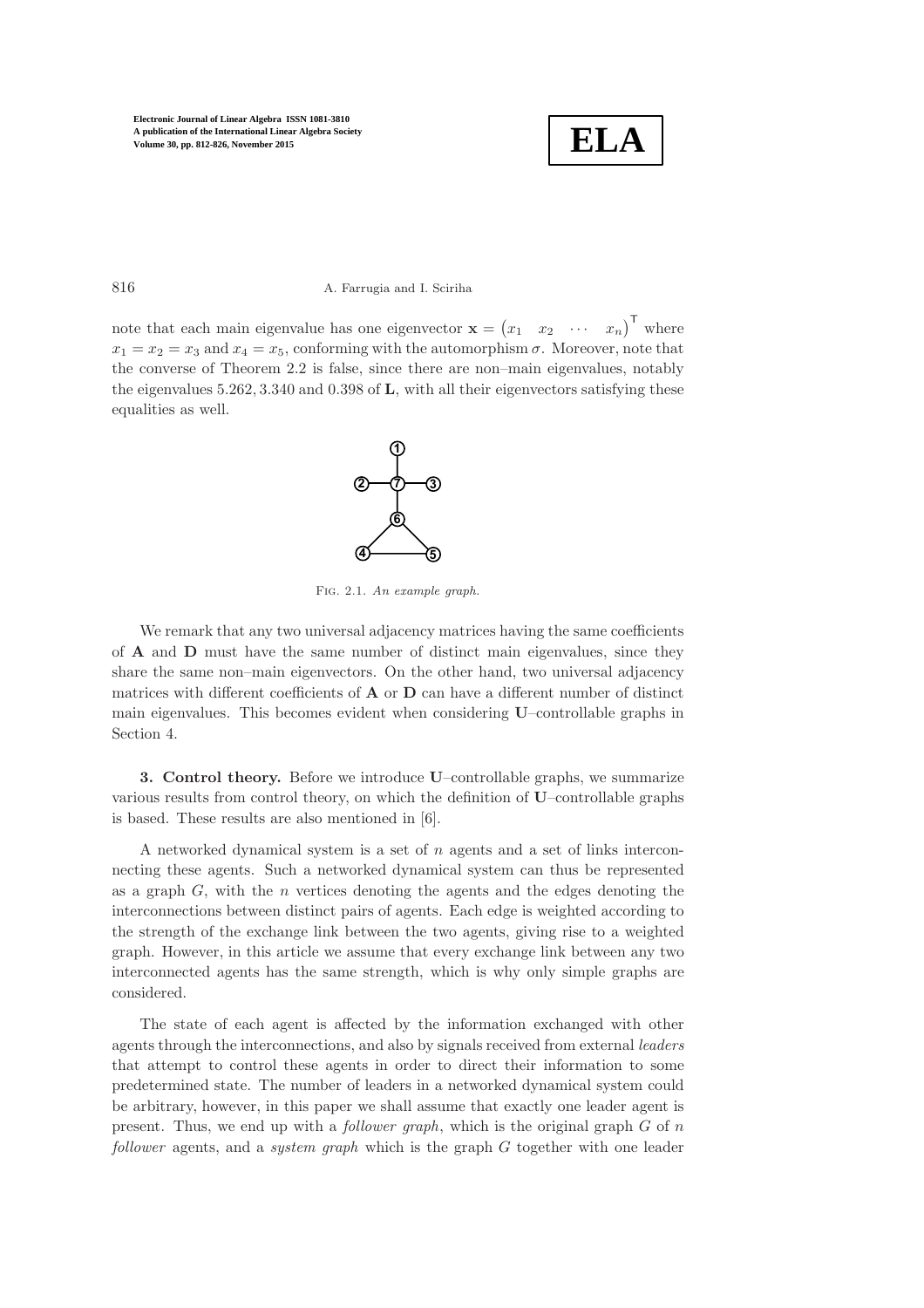

| Eigenvalues of A | Eigenbases                                                            |
|------------------|-----------------------------------------------------------------------|
| 2.369            | $0.422$ $0.422$ $0.422$ $0.805$ $0.805$<br>1.102                      |
| 1.527            | $0.655$ $0.655$ $0.655$ $\vert$ $\vert$ $-0.835$ $-0.835$<br>$-0.440$ |
|                  | $(-1\ \overline{0\ 1\ 0\ 0\ 0\ 0})$                                   |
|                  | $-1$ 1 0 0 0 0 0)                                                     |
| $-0.789$         | $-1.690 -1.690$ 3.021<br>$-1.270 -1.270 -1.270$                       |
| $-1$             | $(0\; 0\; 0\; -1\; 1\; 0\; 0)$                                        |
| $^{-2.107}$      | $-0.475 -0.475 -0.475$   0.220 0.220<br>$-0.683$                      |

On the Main Eigenvalues of Universal Adjacency Matrices and U–Controllable Graphs 817

Eigenvalues of L Eigenbases 5.262 (−0.235 −0.235 −0.235 0.131 0.131 −0.558 1) <sup>T</sup>  $\left(-0.427 - 0.427 - 0.427 - 0.830 - 0.830 \right] 1.942 1$  $\begin{array}{c|c|c|c|c} 3 & (0 & 0 & -1 & 1 & 0 & 0) \\ \hline 1 & & (-1 & 0 & 1 & 0 & 0 & 0) \end{array}$  $( -1 0 1 0 0 0 0)$  $(-1 1 0 0 0 0 0)^{\top}$  $(1.662 \t1.662 \t1.662 \t-2.301 \t-2.301 \t-1.384 \t1)$ 0  $\sqrt{ }$ 1 1 1 1 1 1  $\setminus$  $\overline{\mathsf{T}}$ 

| Eigenvalues of Q | Eigenbases                                       |
|------------------|--------------------------------------------------|
|                  |                                                  |
| 5.354            | $0.230$ $0.230$ $0.230$ $0.282$ $0.282$<br>0.665 |
|                  |                                                  |
| 1.524            | 5.558 5.558<br>$-8.207$<br>1.910 1.910 1.910     |
|                  | $(0 0 0 -1 1 0 0)$                               |
|                  | $(-1 0 1 0 0 0 0)$                               |
|                  | $(-1 1 0 0 0 0 0)$                               |
| 0.123            | $-1.140 -1.140 -1.140$   0.159 0.159<br>$-0.458$ |

| Eigenvalues of A | Eigenbases                                              |
|------------------|---------------------------------------------------------|
| 4.277            | $2.715$ $2.715$ $2.715$ $\mid$ $2.138$ $2.138$<br>1.905 |
| 0.894            | $-0.200 -0.200 -0.200$   0.447 0.447<br>$-0.672$        |
|                  | $(0\; 0\; 0\; -1\; 1\; 0\; 0)$                          |
| $-0.614$         | $-0.270 -0.270 -0.270$<br>$-0.307 -0.307$<br>1.321      |
| $-1$             | $(-1 0 1 0 0 0 0)$                                      |
|                  | $(-1 1 0 0 0 0 0)$                                      |
| $-2.556$         | $-1.278 -1.278$<br>$-0.887$<br>0.756 0.756 0.756        |

| Eigenvalues of $S$ | Eigenbases                                 |  |
|--------------------|--------------------------------------------|--|
| 4.123              | $-0.360 -0.360$<br>$-1.281 -1.281 -1.281$  |  |
| $\bf{2}$           | 3<br>3                                     |  |
|                    | $0\;0\; -1\;1\;0\;0$                       |  |
| $^{-1}$            | $(-1 0 1 0 0 0 0)$<br>$(-1 1 0 0 0 0 0)$   |  |
| $-4.123$           | $0.781$ $0.781$ $0.781$<br>$-1.390 -1.390$ |  |
| Table 2.1          |                                            |  |

<span id="page-5-0"></span>The eigenspaces of A, L, Q,  $\overline{A}$  and S of the graph in Figure [2.1.](#page-14-6)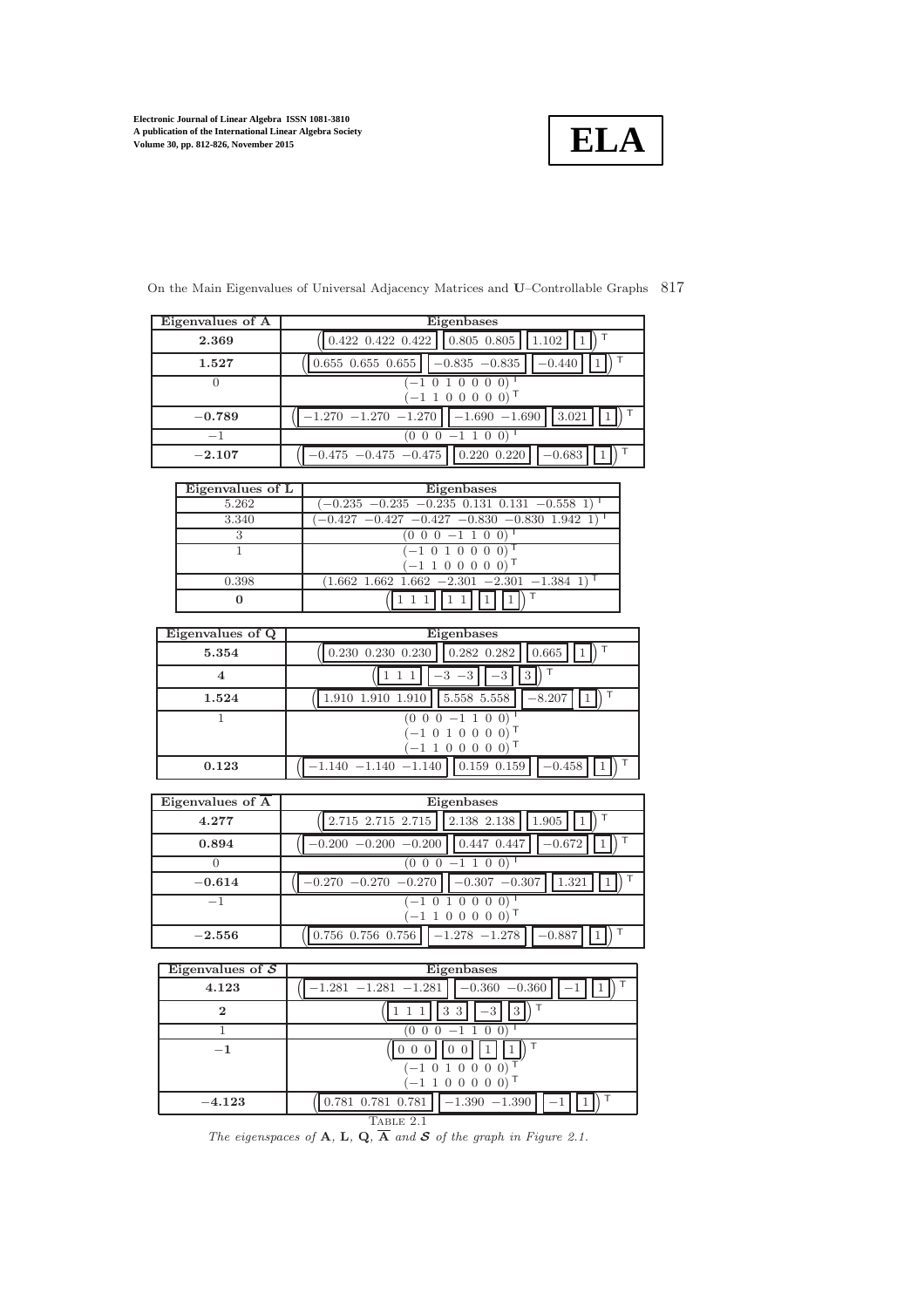

### 818 A. Farrugia and I. Sciriha

agent connected to some follower agents of G. If the leader happens to be adjacent to all the vertices (followers) of G, then the system graph would be  $G_{\triangleright}$ , the cone of G. Indeed, we shall be considering this scenario below.

Let us first consider a networked dynamical system of  $n$  agents with no leaders. The dynamics  $\dot{x}_i$  of the state  $x_i$  of the i<sup>th</sup> agent is taken to depend on those of its neighbours. These dynamics are usually of the following form:

<span id="page-6-1"></span>
$$
(3.1) \quad \dot{x}_i(t) = \gamma_A \left( \sum_{\{i,j\} \in \mathcal{E}(G)} x_j(t) \right) + \gamma_D \left( \sum_{\{i,j\} \in \mathcal{E}(G)} x_i(t) \right) + \gamma_I x_i(t) + \gamma_J \left( \sum_{j=1}^n x_j(t) \right),
$$
\n
$$
i \in \{1, \dots, n\},
$$

where  $\gamma_{\scriptscriptstyle{A}}$  is a nonzero constant and  $\gamma_{\scriptscriptstyle{D}} ,$   $\gamma_{\scriptscriptstyle{I}}$  and  $\gamma_{\scriptscriptstyle{J}}$  are arbitrary constants (which may possibly be zero). If we denote the vector  $(x_1, x_2, \cdots, x_n)^\mathsf{T}$  by  $\mathbf{x}(t)$  and the vector  $(\dot{x}_1 \quad \dot{x}_2 \quad \cdots \quad \dot{x}_n)^{\mathsf{T}}$  by  $\dot{\mathbf{x}}(t)$ , we can write down the *n* dynamical equations in [\(3.1\)](#page-6-1) as the one vector equation:

<span id="page-6-2"></span>(3.2) 
$$
\dot{\mathbf{x}}(t) = (\gamma_A \mathbf{A} + \gamma_D \mathbf{D} + \gamma_I \mathbf{I} + \gamma_J \mathbf{J}) \mathbf{x}(t) = \mathbf{U} \mathbf{x}(t),
$$

where  $U$  is the universal adjacency matrix of the graph  $G$  akin to  $(2.1)$ .

Let us now add one leader agent adjacent to every follower in  $G$  to the networked dynamical system of n followers, so that we form the system graph  $G_{\triangleright}$  as in Figure [3.1.](#page-14-6) This leader does not follow the dynamics described in [\(3.2\)](#page-6-2), but it introduces an arbitrary input  $u(t)$  to each of the followers instead. Thus, the system now satisfies the differential equation

<span id="page-6-3"></span>(3.3) 
$$
\dot{\mathbf{x}}(t) = \mathbf{U}\,\mathbf{x}(t) + \mathbf{j}\,u(t)
$$

If, starting from any initial state, it is possible for the leader agent to transfer the followers in finite time to a state chosen arbitrarily in advance, then the underlying networked dynamical system is said to be *controllable*. If the networked dynamical system in  $(3.3)$  is controllable, then  $(U, j)$  is referred to as a *controllable pair*  $[2, j)$  $[2, j)$ Definition 6.1].

<span id="page-6-0"></span>4. U–Controllable graphs. In view of what was just presented in the previous section, we define a U–controllable graph as follows:

DEFINITION 4.1. A simple graph  $G$  on  $n$  vertices having an associated universal adjacency matrix **U** as in [\(2.1\)](#page-1-1) is said to be  $U$ –*controllable* if  $(U, j)$  is a controllable pair, that is, if the system [\(3.3\)](#page-6-3) with the same universal adjacency matrix U as that of  $G$  is controllable.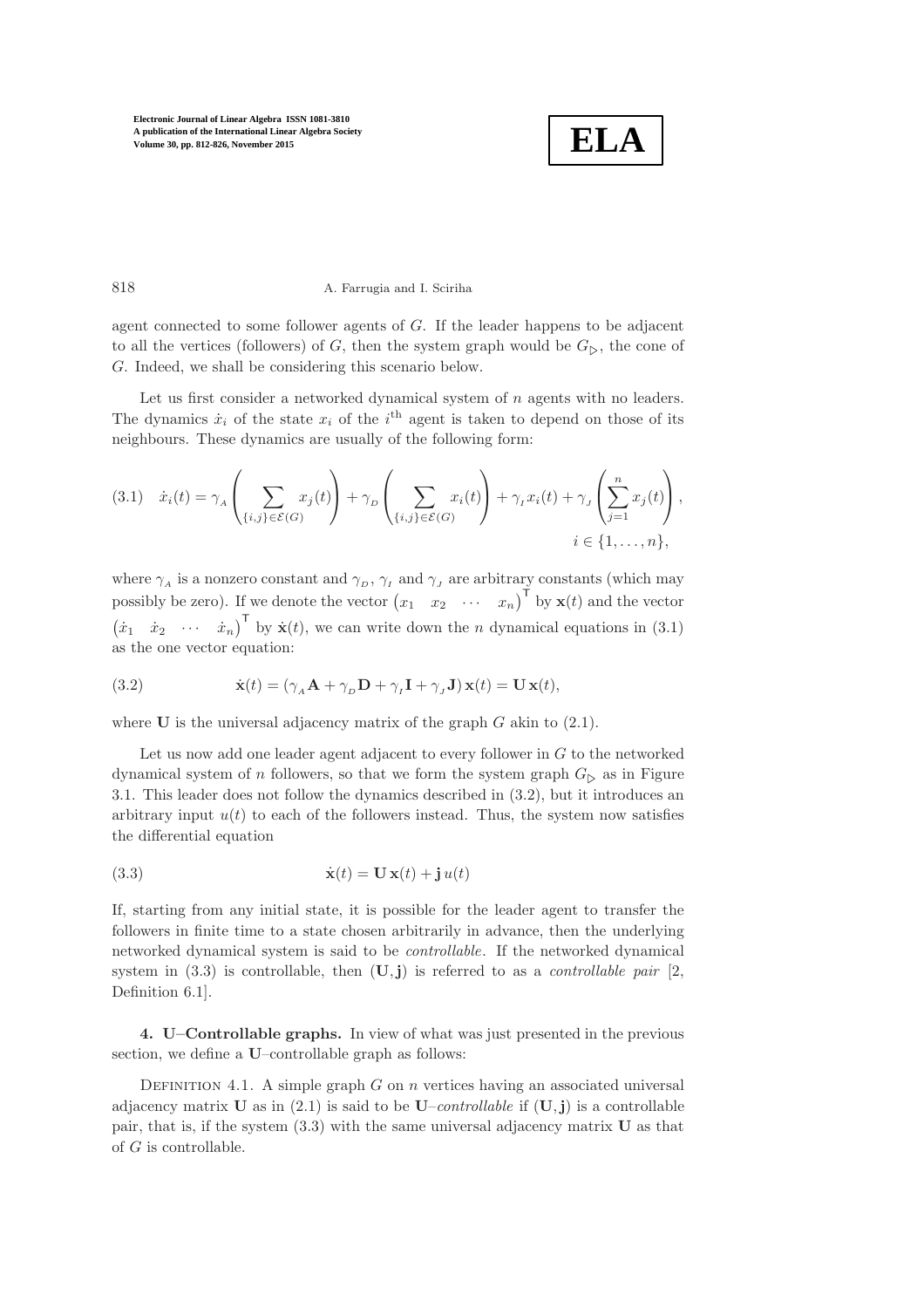

On the Main Eigenvalues of Universal Adjacency Matrices and U–Controllable Graphs 819



Fig. 3.1. A follower graph (left), and its cone graph (right).

The terminology  $U(G)$ –*controllable* shall be used instead of the term "U–controllable" whenever an emphasis on the graph  $G$  in question is deemed necessary.

In the rest of this section, we shall determine necessary and sufficient conditions for a graph to be U–controllable. To this end, we first combine several results that were presented in [\[6\]](#page-14-4) in the theorem below.

<span id="page-7-0"></span>THEOREM 4.2. [\[6\]](#page-14-4) Let **F** be an  $n \times n$  real and symmetric matrix representing *some graph* G, let **r** *be any*  $n \times 1$  *vector and let* 

$$
\mathbf{S} = \begin{pmatrix} \mathbf{F} & \mathbf{r} \\ \mathbf{r}^{\mathsf{T}} & c \end{pmatrix}
$$

*for some arbitrary real constant* c*. Then the following five statements are equivalent:*

- *(i)*  $(\mathbf{F}, \mathbf{r})$  *is a controllable pair.*
- *(ii)* The controllability matrix  $(\mathbf{r} \ \mathbf{F} \mathbf{r} \ \mathbf{F}^2 \mathbf{r} \ \cdots \ \mathbf{F}^{n-1} \mathbf{r})$  has full rank n.
- *(iii) No eigenvector of* F *is orthogonal to* r*.*
- *(iv) No eigenvector of* S *has its last entry equal to zero.*
- *(v) The matrices* F *and* S *have no common eigenvalues.*

We require  $(U, j)$  to be a controllable pair. The matrix **S** of Theorem [4.2](#page-7-0) is the *system matrix* of G, which, for the system [\(3.3\)](#page-6-3) being considered, is

<span id="page-7-1"></span>(4.1) 
$$
\mathbf{U}_S = \begin{pmatrix} \mathbf{U} & \mathbf{j} \\ \mathbf{j}^{\mathsf{T}} & c \end{pmatrix},
$$

where c is an arbitrary scalar. By Theorem [4.2](#page-7-0) (iii), a graph  $G$  is U–controllable if and only if no eigenvector of  $U$  is orthogonal to j. In other words,  $G$  is  $U$ –controllable if and only if U has only main eigenvectors.

We remark that if  $\lambda$  is an eigenvalue of U having two linearly independent main eigenvectors  $x_1$  and  $x_2$ , then the vector  $x = (j^T x_2)x_1 - (j^T x_1)x_2$  is a non-main eigenvector of  $\lambda$ , and thus, the graph would not be U–controllable. Hence, for a graph to be U–controllable, all the eigenvalues of U must be simple and main.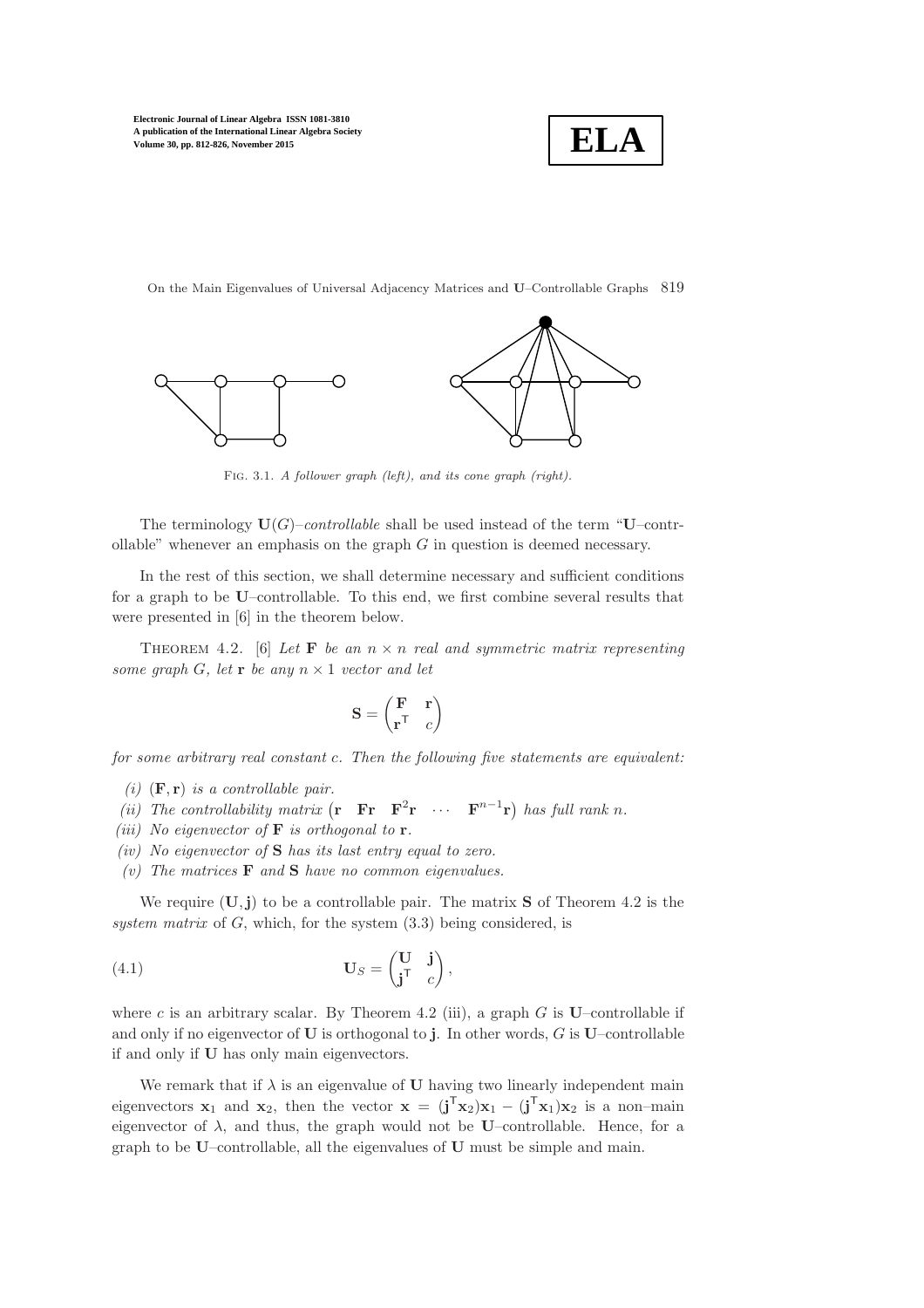

.

820 A. Farrugia and I. Sciriha

<span id="page-8-1"></span>We thus have the following five necessary and sufficient conditions for a graph to be U–controllable.

THEOREM 4.3. Let **U** be the  $n \times n$  universal adjacency matrix as in [\(2.1\)](#page-1-1) associated with a simple graph  $G$ , and let  $\mathbf{U}_S$  be as in  $(4.1)$ *. Then the following six statements are equivalent:*

- *(i)* G *is a* U*–controllable graph.*
- *(ii)* The matrix  $(j \textbf{U} j \textbf{U}^2 j \cdots \textbf{U}^{n-1} j)$  is invertible.
- *(iii)* U *has only main eigenvectors.*
- *(iv) All the eigenvalues in the spectrum of* U *are simple and main.*
- $(v)$  *No eigenvector of*  $\mathbf{U}_S$  *has its last entry equal to zero.*
- *(vi)* The matrices **U** and  $\mathbf{U}_S$  have no common eigenvalues.

4.1. The universal adjacency matrix of the cone graph. Let us consider the matrix  $U_{\triangleright}$ , the universal adjacency matrix of  $G_{\triangleright}$  with the same parameters as those used for the universal adjacency matrix of G. We now pose the question: for which class of graphs will considering  $\mathbf{U}_{\triangleright}$  be sufficient to determine whether G is U–controllable?

To answer this question, we expand  $\mathbf{U}_{\triangleright} = \gamma_A \mathbf{A}_{\triangleright} + \gamma_D \mathbf{D}_{\triangleright} + \gamma_I \mathbf{I}_{\triangleright} + \gamma_J \mathbf{J}_{\triangleright}$ , where

$$
\mathbf{A}_{\triangleright} = \begin{pmatrix} \mathbf{A} & \mathbf{j} \\ \mathbf{j}^{\mathsf{T}} & 0 \end{pmatrix}, \quad \mathbf{D}_{\triangleright} = \begin{pmatrix} \mathbf{D} + \mathbf{I} & \mathbf{0} \\ \mathbf{0}^{\mathsf{T}} & n \end{pmatrix}, \quad \mathbf{I}_{\triangleright} = \begin{pmatrix} \mathbf{I} & \mathbf{0} \\ \mathbf{0}^{\mathsf{T}} & 1 \end{pmatrix}, \quad \mathbf{J}_{\triangleright} = \begin{pmatrix} \mathbf{J} & \mathbf{j} \\ \mathbf{j}^{\mathsf{T}} & 1 \end{pmatrix}
$$

Thus,

<span id="page-8-0"></span>
$$
\mathbf{U}_{\triangleright} = \gamma_{A} \begin{pmatrix} \mathbf{A} & \mathbf{j} \\ \mathbf{j}^{\mathsf{T}} & 0 \end{pmatrix} + \gamma_{D} \begin{pmatrix} \mathbf{D} + \mathbf{I} & \mathbf{0} \\ \mathbf{0}^{\mathsf{T}} & n \end{pmatrix} + \gamma_{I} \begin{pmatrix} \mathbf{I} & \mathbf{0} \\ \mathbf{0}^{\mathsf{T}} & 1 \end{pmatrix} + \gamma_{J} \begin{pmatrix} \mathbf{J} & \mathbf{j} \\ \mathbf{j}^{\mathsf{T}} & 1 \end{pmatrix}
$$
  
\n
$$
= \begin{pmatrix} \gamma_{A} \mathbf{A} & \gamma_{A} \mathbf{j} \\ \gamma_{A} \mathbf{j}^{\mathsf{T}} & 0 \end{pmatrix} + \begin{pmatrix} \gamma_{D} \mathbf{D} + \gamma_{D} \mathbf{I} & \mathbf{0} \\ \mathbf{0}^{\mathsf{T}} & \gamma_{D} n \end{pmatrix} + \begin{pmatrix} \gamma_{I} \mathbf{I} & \mathbf{0} \\ \mathbf{0}^{\mathsf{T}} & \gamma_{I} \end{pmatrix} + \begin{pmatrix} \gamma_{J} \mathbf{J} & \gamma_{J} \mathbf{j} \\ \gamma_{J} \mathbf{j}^{\mathsf{T}} & \gamma_{J} \end{pmatrix}
$$
  
\n
$$
= \begin{pmatrix} \gamma_{A} \mathbf{A} + \gamma_{D} \mathbf{D} + \gamma_{D} \mathbf{I} + \gamma_{I} \mathbf{I} + \gamma_{J} \mathbf{J} & \gamma_{A} \mathbf{j} + \gamma_{J} \mathbf{j} \\ \gamma_{A} \mathbf{j}^{\mathsf{T}} + \gamma_{J} \mathbf{j}^{\mathsf{T}} & \gamma_{D} n + \gamma_{I} + \gamma_{J} \end{pmatrix}
$$
  
\n(4.2) 
$$
= \begin{pmatrix} \mathbf{U} + \gamma_{D} \mathbf{I} & (\gamma_{A} + \gamma_{J}) \mathbf{j} \\ (\gamma_{A} + \gamma_{J}) \mathbf{j}^{\mathsf{T}} & \gamma_{D} n + \gamma_{I} + \gamma_{J} \end{pmatrix}.
$$

It is important to stress that, in general, the matrix  $U_{\triangleright}$  in [\(4.2\)](#page-8-0) is different from the system matrix  $\mathbf{U}_S$  in [\(4.1\)](#page-7-1).

We now present the following result that gives another characterization of U– controllable graphs, but only for those whose universal adjacency matrix satisfies the relation  $\gamma_A + \gamma_J \neq 0$ .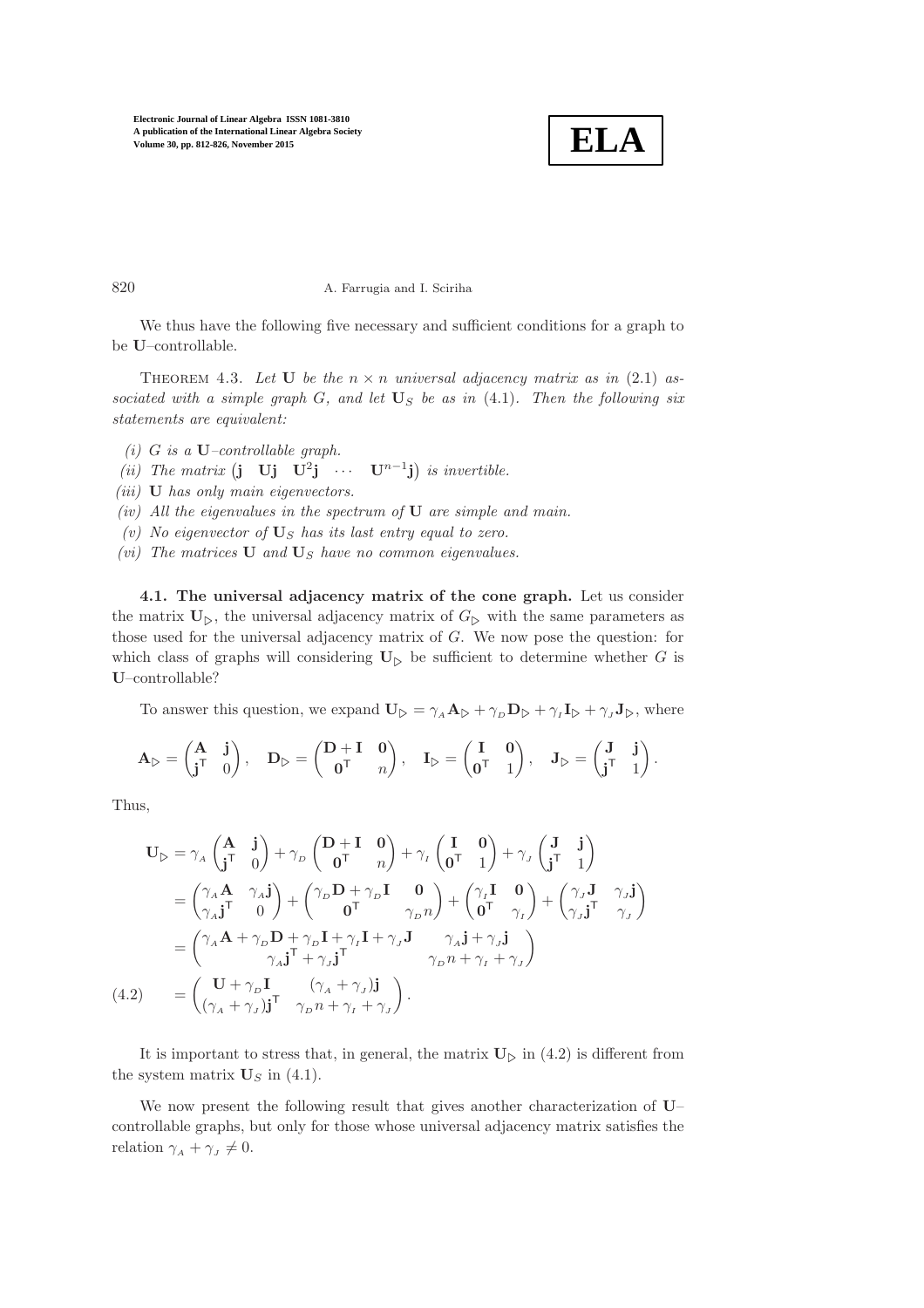$$
\boxed{\textbf{ELA}}
$$

On the Main Eigenvalues of Universal Adjacency Matrices and U–Controllable Graphs 821

<span id="page-9-1"></span>Theorem 4.4. *Let* U *be the universal adjacency matrix of a graph* G *whose parameters satisfy the relation*  $\gamma_A + \gamma_J \neq 0$  *and let*  $\mathbf{U}_{\triangleright}$  *be the universal adjacency matrix of*  $G_{\triangleright}$  *with the same parameters as those of* **U***. Then G is* **U**–*controllable if and only if, whenever*  $\lambda$  *is an eigenvalue of*  $\mathbf{U}$ *,*  $(\lambda + \gamma_D)$  *is not an eigenvalue of*  $\mathbf{U}_{\triangleright}$ *.* 

*Proof.* We prove the contrapositive statement. So suppose  $G$  is not U–contr-ollable. By Theorem [4.3](#page-8-1) (iii), we can find an eigenvalue  $\lambda$  of U with a non–main eigenvector **x**. Let  $k = \gamma_D n + \gamma_I + \gamma_J$ . Then

$$
\mathbf{U}_{\triangleright} \begin{pmatrix} \mathbf{x} \\ 0 \end{pmatrix} = \begin{pmatrix} \mathbf{U} + \gamma_D \mathbf{I} & (\gamma_A + \gamma_J) \mathbf{j} \\ (\gamma_A + \gamma_J) \mathbf{j}^\mathsf{T} & k \end{pmatrix} \begin{pmatrix} \mathbf{x} \\ 0 \end{pmatrix} = \begin{pmatrix} \mathbf{U}\mathbf{x} + \gamma_D \mathbf{x} \\ (\gamma_A + \gamma_J) \mathbf{j}^\mathsf{T}\mathbf{x} \end{pmatrix} = (\lambda + \gamma_D) \begin{pmatrix} \mathbf{x} \\ 0 \end{pmatrix},
$$

and hence,  $(\lambda + \gamma_D)$  is an eigenvalue of  $\mathbf{U}_{\triangleright}$ .

Conversely, suppose  $\lambda$  is an eigenvalue of U with associated eigenvector **x** and  $(\lambda + \gamma_D)$  is an eigenvalue of  $\mathbf{U}_{\triangleright}$  with associated eigenvector  $(\mathbf{y}^T \quad c)^T$ . Then

$$
\mathbf{U}_{\triangleright} \begin{pmatrix} \mathbf{y} \\ c \end{pmatrix} = \begin{pmatrix} \mathbf{U} + \gamma_{D} \mathbf{I} & (\gamma_{A} + \gamma_{J}) \mathbf{j} \\ (\gamma_{A} + \gamma_{J}) \mathbf{j}^{\mathsf{T}} & k \end{pmatrix} \begin{pmatrix} \mathbf{y} \\ c \end{pmatrix}
$$

$$
= \begin{pmatrix} \mathbf{U}\mathbf{y} + \gamma_{D}\mathbf{y} + (\gamma_{A} + \gamma_{J})c\mathbf{j} \\ (\gamma_{A} + \gamma_{J})\mathbf{j}^{\mathsf{T}}\mathbf{y} + ck \end{pmatrix} = (\lambda + \gamma_{D}) \begin{pmatrix} \mathbf{y} \\ c \end{pmatrix}.
$$

Hence, we have:

(4.3) 
$$
\mathbf{U}\mathbf{y} + (\gamma_A + \gamma_J)c\mathbf{j} = \lambda\mathbf{y},
$$

(4.4) 
$$
(\gamma_A + \gamma_J)\mathbf{j}^{\mathsf{T}}\mathbf{y} + ck = c(\lambda + \gamma_D).
$$

If we premultiply  $(4.3)$  by  $\mathbf{x}^{\mathsf{T}}$ , we obtain

<span id="page-9-0"></span>
$$
\mathbf{x}^{\mathsf{T}} \mathbf{U} \mathbf{y} + (\gamma_A + \gamma_J) c \mathbf{x}^{\mathsf{T}} \mathbf{j} = \lambda \mathbf{x}^{\mathsf{T}} \mathbf{y},
$$

$$
(\gamma_A + \gamma_J) c \mathbf{j}^{\mathsf{T}} \mathbf{x} = 0.
$$

But  $\gamma_A + \gamma_J \neq 0$ , so either  $\mathbf{j}^{\mathsf{T}} \mathbf{x} = 0$  or  $c = 0$ .

If  $\mathbf{j}^T \mathbf{x} = 0$ , then we have found a non-main eigenvector of U, and consequently,  $G$  is not U–controllable by Theorem [4.3](#page-8-1) (iii).

If  $c = 0$ , then [\(4.3\)](#page-9-0) becomes  $\mathbf{Uy} = \lambda \mathbf{y}$ . Moreover, [\(4.4\)](#page-9-0) becomes  $(\gamma_A + \gamma_J) \mathbf{j}^\mathsf{T} \mathbf{y} = 0$ , from which  $\mathbf{j}^T \mathbf{y} = 0$ . Thus, y is a non-main eigenvector of U, so by Theorem [4.3](#page-8-1) (iii) again, G is not U–controllable.  $\square$ 

Note that Theorem [4.4](#page-9-1) holds for the most commonly used matrices, but not, for instance, for  $\overline{A}$ . So the theorem cannot be applied to test whether a graph is  $\overline{A}$ –controllable.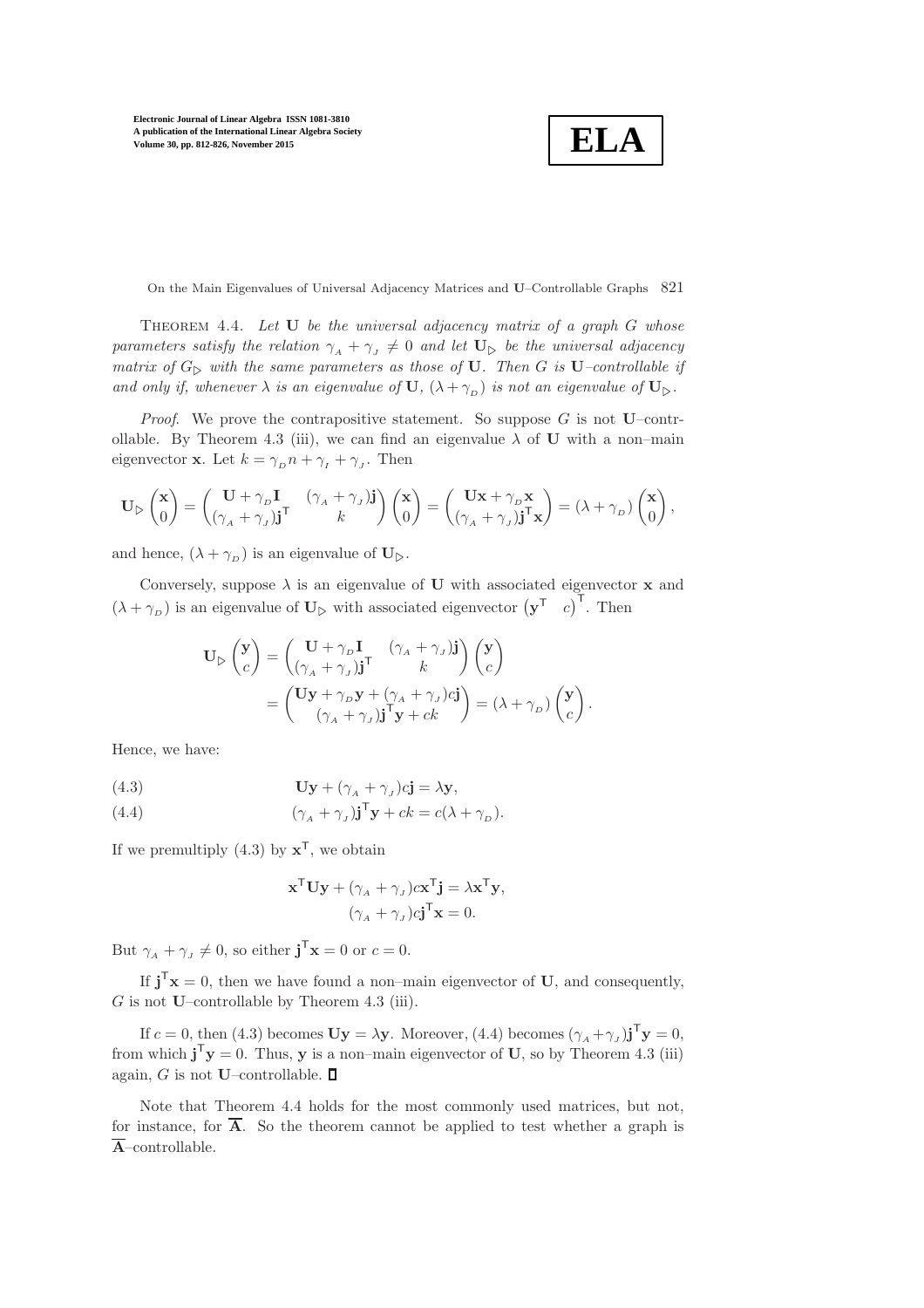

822 A. Farrugia and I. Sciriha

4.2. A–Controllable and Q–controllable graphs. A controllable graph  $G$ , as defined in  $[4]$ , is a simple graph G with the spectrum of **A** consisting entirely of distinct and main eigenvalues. Similarly, a Q–controllable graph [\[5\]](#page-14-9) is a simple graph  $G$  whose signless Laplacian matrix  $Q$  has eigenvalues that are simple and main. Thus, by Theorem [4.3](#page-8-1) (i) and (iv), these two aforementioned classes of graphs are represented in our work by A–controllable graphs and Q–controllable graphs respectively.

We have the following two corollaries to Theorem [4.4,](#page-9-1) which were originally proved in [\[6\]](#page-14-4) (Theorems 4.3 and 4.4) in a different manner.

Corollary 4.5. [\[6\]](#page-14-4) *A graph* G *is* A*–controllable if and only if the adjacency matrices of* G and  $G_{\triangleright}$  *have no common eigenvalues.* 

*Proof.* Apply Theorem [4.4](#page-9-1) with  $\gamma_D = 0$ .  $\Box$ 

COROLLARY 4.6. [\[6\]](#page-14-4) *A graph G is* **Q**–controllable if and only if  $(\lambda + 1)$  *is not an eigenvalue of the signless Laplacian matrix of*  $G_{\triangleright}$  *whenever*  $\lambda$  *is an eigenvalue of* **Q**.

*Proof.* Apply Theorem [4.4](#page-9-1) with  $\gamma_D = 1$ .  $\Box$ 

As mentioned earlier, a relation between the number of main eigenvalues of the matrices  $A$  and  $Q$  associated with the same graph  $G$  is not known. Indeed, Figure [4.1](#page-14-6) shows two graphs, the first of which is A–controllable but not Q–controllable, and the second is  $Q$ –controllable but not  $A$ –controllable. The graph in Figure [2.1](#page-14-6) is neither A–controllable nor Q–controllable, but the matrices A and Q associated with it have the same number (four) of main eigenvalues.



FIG. 4.1. An A-controllable graph which is not Q-controllable (left), and a Q-controllable graph which is not  $A$ -controllable (right).

<span id="page-10-0"></span>5. The automorphism group of U–controllable graphs. Henceforth, we make use of Theorem [4.3](#page-8-1) to test whether a graph  $G$  is U–controllable.

<span id="page-10-1"></span>It is known that the automorphism group of A–controllable graphs is trivial [\[4,](#page-14-8) [7\]](#page-14-10). This result can be shown to be true for U–controllable graphs as well.

Theorem 5.1. *If* G *is a* U*–controllable graph for a universal adjacency matrix* U*, then* G *is asymmetric.*

*Proof*. By Theorem [4.3](#page-8-1) (iv), all the eigenvalues of U are distinct and main.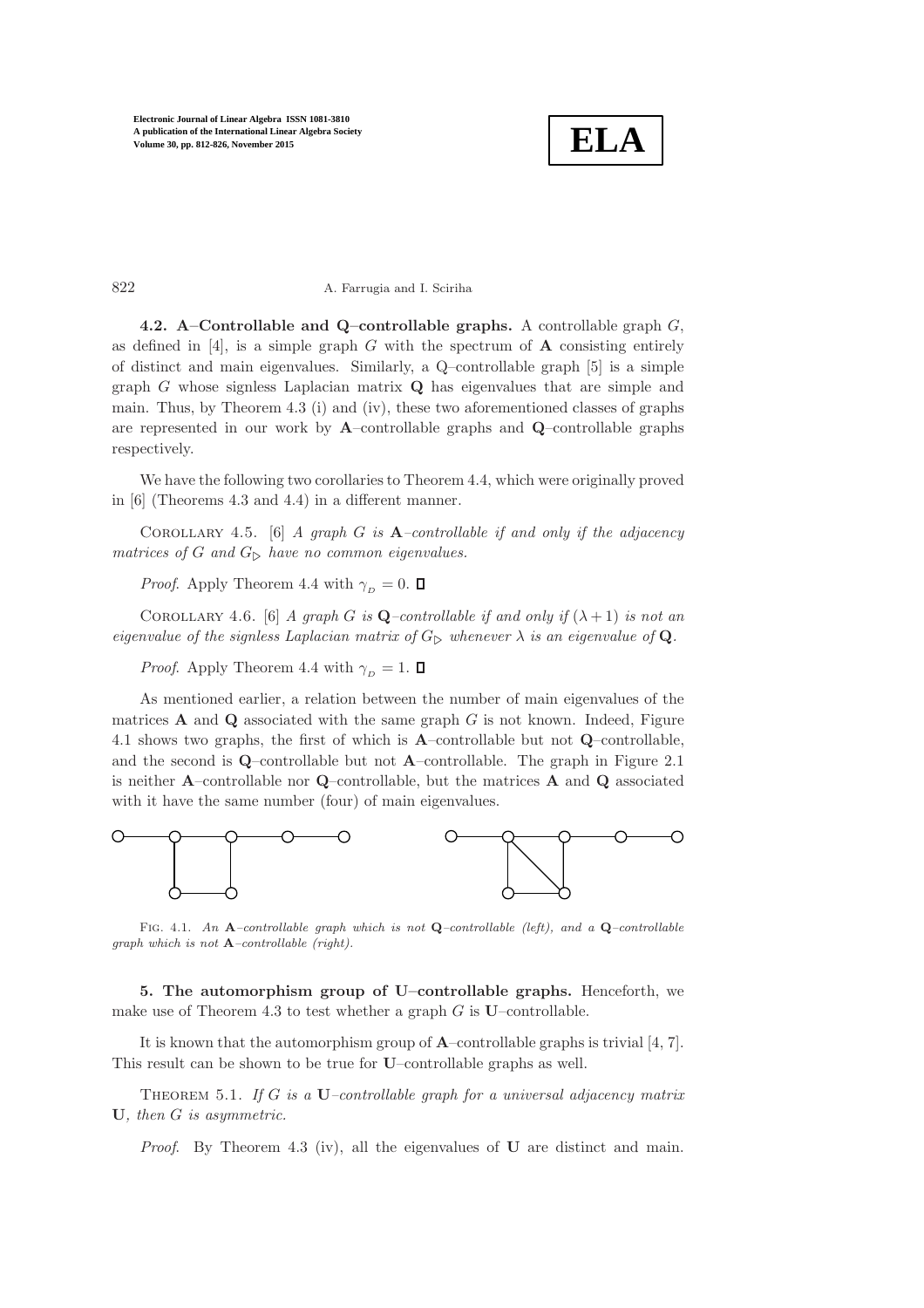**ELA**

On the Main Eigenvalues of Universal Adjacency Matrices and U–Controllable Graphs 823

Thus, by Theorem [2.4,](#page-3-1)  $G$  has at least  $n$  orbits, and therefore must have a trivial automorphism group.  $\square$ 

We note that the converse to Theorem [5.1](#page-10-1) is false by considering regular asymmetric graphs, of which the Frucht graph, depicted in Figure [5.1,](#page-14-6) is the smallest example among graphs of degree three.



FIG. 5.1. The Frucht graph is an asymmetric graph which is not  $U$ –controllable.

<span id="page-11-2"></span>Theorem 5.2. *If* G *is an asymmetric regular graph on at least two vertices, then* G *is not* U*–controllable whatever the parameters of the universal adjacency matrix* U *associated with* G *are.*

*Proof.* Let G have degree  $\rho$ , so that  $\mathbf{A} \mathbf{j} = \rho \mathbf{j}$  and  $\mathbf{D} = \rho \mathbf{I}$ . Consider Uj:

$$
Uj = \gamma_A Aj + \gamma_D (\rho I)j + \gamma_I Ij + \gamma_J Jj = \gamma_A \rho j + (\rho \gamma_D + \gamma_I)j + n \gamma_J j.
$$

Hence,  $\lambda = \rho(\gamma_A + \gamma_D) + \gamma_I + n\gamma_J$  is an eigenvalue of U with associated eigenvector j. Since U is real and symmetric and  $n > 1$ , it has an orthogonal set of eigenvectors, one of which is j. Thus, there must exist at least one non–main eigenvector of U. Hence, by Theorem [4.3](#page-8-1) (iii), G is not U–controllable.  $\square$ 

<span id="page-11-0"></span>6. The  $\gamma$ -Laplacian matrix. In Section [7,](#page-13-0) we show that there exist non– regular asymmetric graphs that are not U–controllable for any universal adjacency matrix U. To arrive at this result, we introduce a simpler form of a universal adjacency matrix.

For a scalar  $\gamma$ , the matrix  $\mathbf{A} + \gamma \mathbf{D}$  associated with a graph G, denoted by  $\mathcal{L}(\gamma)$ , will be called the  $\gamma$ *–Laplacian matrix* of G. Note that the matrices  $\mathcal{L}(0)$ ,  $\mathcal{L}(1)$  and  $\mathcal{L}(-1)$  are the adjacency matrix **A**, the signless Laplacian matrix **Q** and the negative Laplacian matrix  $-\mathbf{L}$  respectively. Moreover, a  $\gamma$ -Laplacian matrix is a universal adjacency matrix with parameters  $\gamma_A = 1, \gamma_D = \gamma$  and  $\gamma_I = \gamma_J = 0$ .

<span id="page-11-1"></span>In Theorem [6.4,](#page-12-0) we shall show that a  $\mathcal{L}(\gamma)$ –controllable graph is also U–controllable for appropriate parameters of U. First, we require the following two lemmas.

Lemma 6.1. *The graph* G *is* U*–controllable for some universal adjacency matrix* U *if and only if* G *is* (kU)*–controllable for some nonzero scalar* k*.*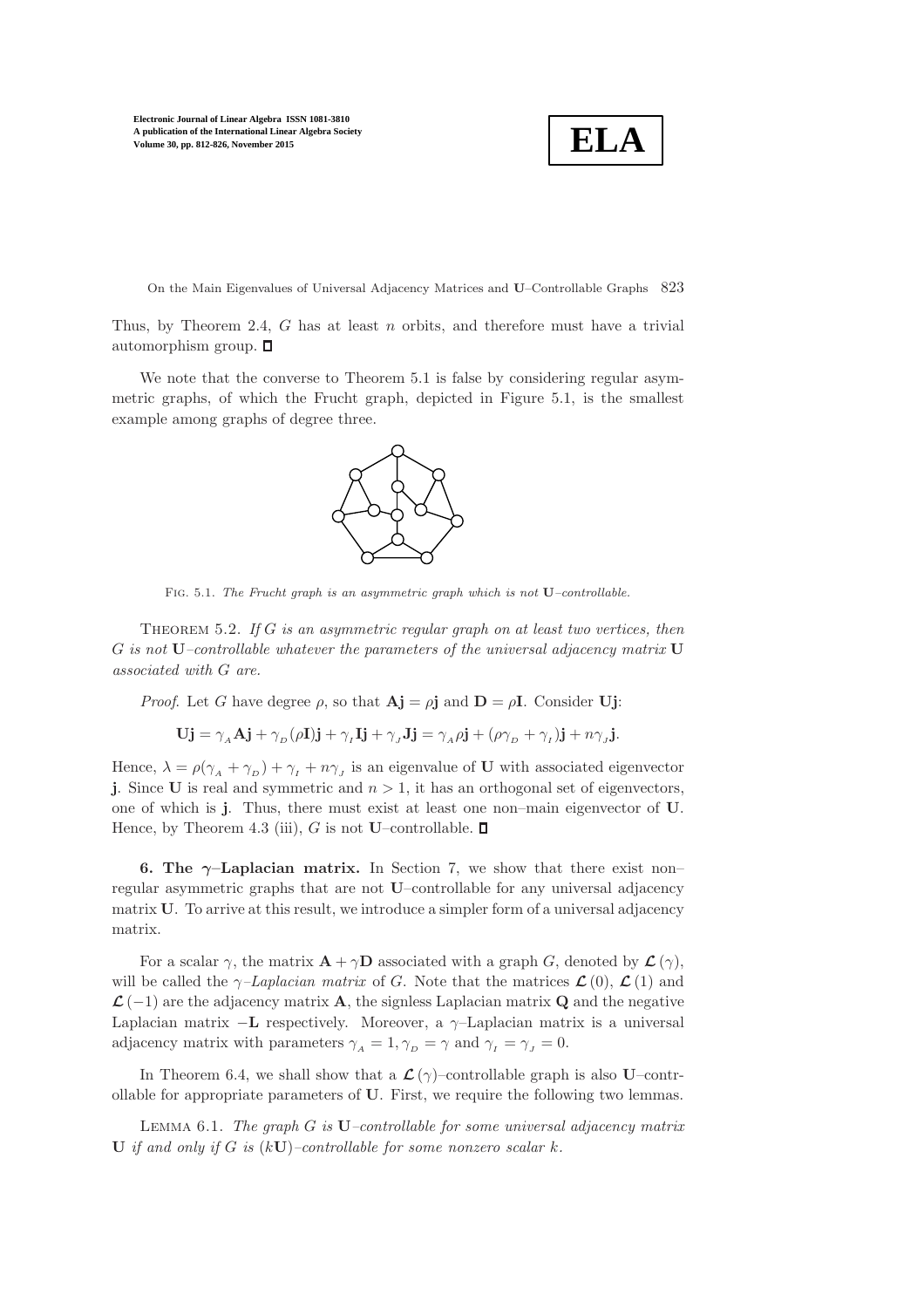

## 824 A. Farrugia and I. Sciriha

*Proof.* The matrices  $U$  and  $kU$  have the same eigenvectors. Since, by Theorem [4.3](#page-8-1) (iii),  $G$  is U–controllable if and only if U has only main eigenvectors, the result follows.  $\square$ 

<span id="page-12-1"></span>Lemma 6.2. *The graph* G *is* U*–controllable for some universal adjacency matrix* U *if and only if* G *is*  $(U + \alpha I + \beta J)$ *–controllable for any scalars*  $\alpha$  *and*  $\beta$ *.* 

*Proof.* We are going to prove the contrapositive statement. So suppose G is not V–controllable, where  $V = U + \alpha I + \beta J$ . By Theorem [4.3](#page-8-1) (iii), there exists an eigenvalue  $\lambda$  of **V** with an associated non–main eigenvector **x**. But  $Vx = \lambda x$  if and only if  $Ux = (\lambda - \alpha)x$ , which means that x is also an eigenvector of U. It follows that G is not V–controllable if and only if it is not U–controllable.  $\square$ 

<span id="page-12-3"></span>The following corollary is immediate from Lemma [6.2.](#page-12-1)

COROLLARY 6.3. *A graph is*  $\mathbf{A}$ *–controllable if and only if it is*  $\overline{\mathbf{A}}$ *–controllable if and only if it is* S*–controllable.*

<span id="page-12-2"></span>We remark that if the universal adjacency matrix of a graph G is  $\overline{A}$ , then the system matrix  $\overline{\mathbf{A}}_S$  is

(6.1) 
$$
\begin{pmatrix} \overline{A} & \mathbf{j} \\ \mathbf{j}^{\mathsf{T}} & c \end{pmatrix}.
$$

Observe that if the universal adjacency matrix of  $\overline{G}$ , the complement of G, is  $\mathbf{A}(\overline{G})$ , then the system matrix of  $\overline{G}$  is [\(6.1\)](#page-12-2) as well. Thus, G is  $\overline{A}$ -controllable if and only if  $\overline{G}$  is  $\mathbf{A}(\overline{G})$ -controllable by Theorem [4.3](#page-8-1) (v). Therefore, by Corollary [6.3,](#page-12-3) G is A–controllable if and only if  $\overline{G}$  is  $\mathbf{A}(\overline{G})$ –controllable, a result that was noted in [\[7\]](#page-14-10).

<span id="page-12-0"></span>The next result allows us to considerably simplify our work related to U–controllable graphs.

THEOREM 6.4. *A graph G is*  $\mathcal{L}(\gamma)$ –controllable for some parameter  $\gamma$  *if and only if* G *is* U–controllable for parameters satisfying  $\gamma = \frac{\gamma_D}{\gamma}$  $\frac{p}{\gamma_A}$ .

*Proof.* Let  $\mathcal{L}(\gamma) = \mathbf{A} + \gamma \mathbf{D}$ . By Lemma [6.1,](#page-11-1) G is  $\mathcal{L}(\gamma)$ –controllable if and only if G is  $(\gamma_A \mathbf{A} + \gamma_A \gamma \mathbf{D})$ –controllable for some nonzero scalar  $\gamma_A$ . By Lemma [6.2,](#page-12-1) G is  $(\gamma_A \mathbf{A} + \gamma_A \gamma \mathbf{D})$ -controllable if and only if G is  $(\gamma_A \mathbf{A} + \gamma_A \gamma \mathbf{D} + \gamma_I \mathbf{I} + \gamma_J \mathbf{J})$ -controllable, where  $\gamma_I$  and  $\gamma_J$  are arbitrary scalars. Hence, the result follows.  $\Box$ 

Thus, by Theorem [6.4,](#page-12-0) it suffices to consider only the simpler  $\gamma$ -Laplacian matrices of the form  $\mathbf{A} + \gamma \mathbf{D}$  to test for U–controllable graphs with  $\gamma = \frac{\gamma}{\gamma}$  $\frac{\gamma_D}{\gamma_A}$  and arbitrary values of  $\gamma_I$  and  $\gamma_J$ .

Recall that  $\mathcal{L}(-1) = -L$ . The only L–controllable graph is  $K_1$ , the trivial graph on one vertex, as 0 is the only main eigenvalue of the Laplacian matrix L.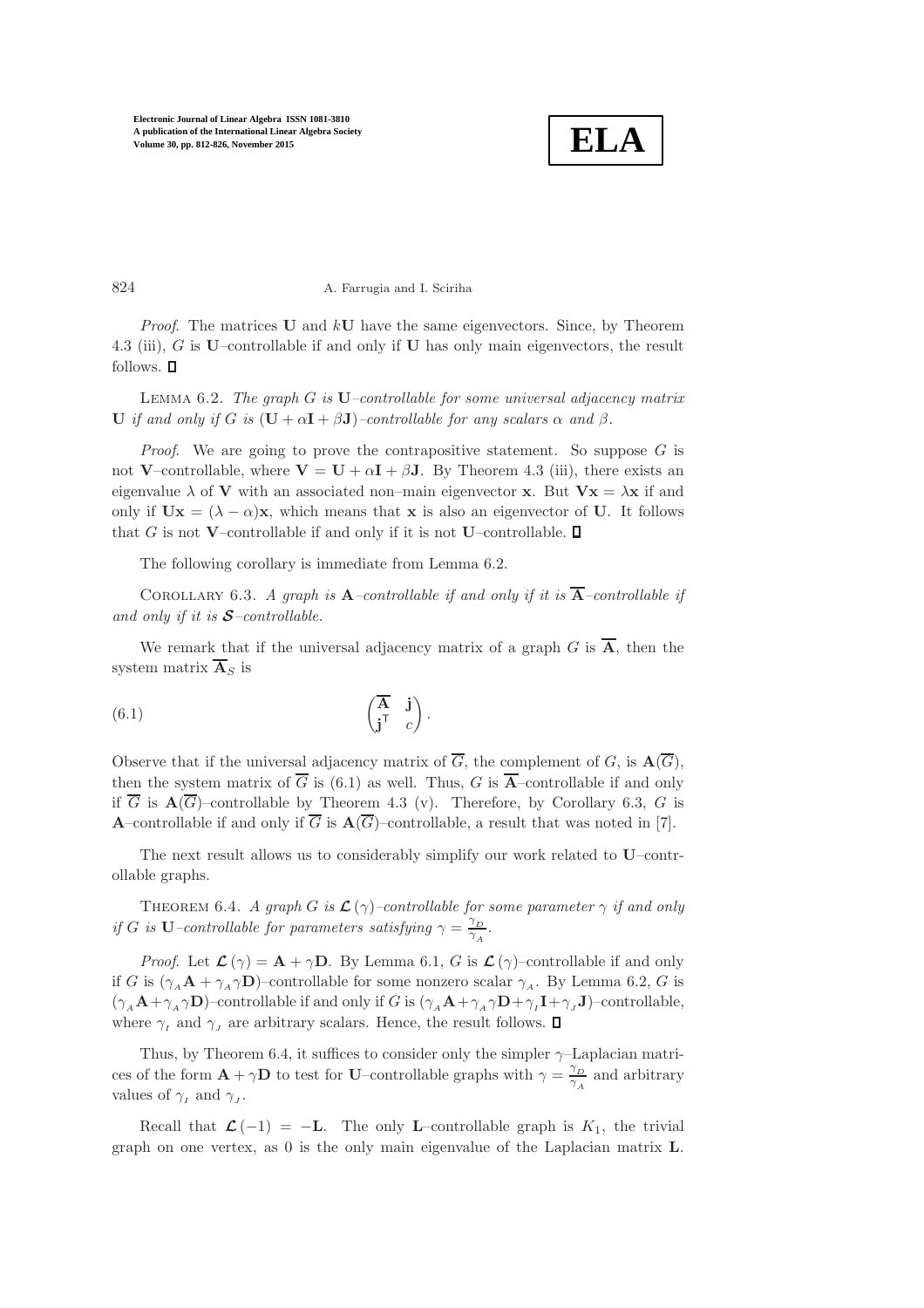$$
\boxed{\textbf{ELA}}
$$

On the Main Eigenvalues of Universal Adjacency Matrices and U–Controllable Graphs 825

Furthermore,  $K_1$  is  $\mathcal{L}(\gamma)$ –controllable for all scalars  $\gamma$ . By applying Theorem [6.4,](#page-12-0) we obtain that  $K_1$  is the only graph that is U–controllable for every possible universal adjacency matrix U.

<span id="page-13-0"></span>7. Non–regular asymmetric graphs. By Theorems [5.1](#page-10-1) and [5.2,](#page-11-2) any U– controllable graph with  $n > 1$  must be asymmetric and non-regular. Can it be the case that any non–regular asymmetric graph is U–controllable for some universal adjacency matrix U? It transpires that the answer is in the negative.

<span id="page-13-1"></span>Theorem 7.1. *There exist non–regular asymmetric graphs that are not* U*– controllable whatever the universal adjacency matrix* U *is.*

*Proof.* Consider the non–regular, asymmetric graph G in Figure [7.1](#page-14-6) and consider the matrix  $(\mathbf{A} + \gamma \mathbf{D})$  associated with G for some arbitrary constant  $\gamma$ :

$$
\mathbf{A} + \gamma \mathbf{D} = \begin{pmatrix} \gamma & 1 & 0 & 0 & 0 & 0 & 0 \\ 1 & 3\gamma & 1 & 1 & 0 & 0 & 0 \\ 0 & 1 & 2\gamma & 1 & 0 & 0 & 0 \\ 0 & 1 & 1 & 3\gamma & 1 & 0 & 0 \\ 0 & 0 & 0 & 1 & 2\gamma & 1 & 0 \\ 0 & 0 & 0 & 0 & 1 & 2\gamma & 1 \\ 0 & 0 & 0 & 0 & 0 & 1 & \gamma \end{pmatrix}.
$$

Since

$$
\begin{pmatrix} \gamma & 1 & 0 & 0 & 0 & 0 & 0 \\ 1 & 3\gamma & 1 & 1 & 0 & 0 & 0 \\ 0 & 1 & 2\gamma & 1 & 0 & 0 & 0 \\ 0 & 0 & 0 & 1 & 2\gamma & 1 & 0 \\ 0 & 0 & 0 & 0 & 1 & 2\gamma & 1 \\ 0 & 0 & 0 & 0 & 0 & 1 & \gamma \end{pmatrix} \begin{pmatrix} 0 \\ 0 \\ -1 \\ 1 \\ -\gamma \\ \gamma-1 \\ 1 \end{pmatrix} = \begin{pmatrix} 0 \\ 0 \\ 1-2\gamma \\ 2\gamma-1 \\ \gamma-2\gamma^2 \\ 2\gamma^2-3\gamma+1 \\ 2\gamma-1 \end{pmatrix} = (2\gamma-1) \begin{pmatrix} 0 \\ 0 \\ -1 \\ 1 \\ -\gamma \\ \gamma-1 \\ 1 \end{pmatrix},
$$

the matrix  $\mathbf{A} + \gamma \mathbf{D}$  has an eigenvalue  $\lambda_{\gamma} = (1 - 2\gamma)$  with associated eigenvector  $\mathbf{x}_{\gamma} = \begin{pmatrix} 0 & 0 & -1 & 1 & -\gamma & \gamma - 1 & 1 \end{pmatrix}^{\mathsf{T}}$ . Since  $\mathbf{x}_{\gamma}$  is a non-main eigenvector, the graph G is not  $\mathcal{L}(\gamma)$ –controllable by Theorem [4.3](#page-8-1) (iii). By Theorem [6.4,](#page-12-0) this means that G is not U–controllable for any universal adjacency matrix  $U$ .  $\Box$ 

Hence, for  $n > 1$ , the U–controllable graphs form a proper subfamily of the family of all asymmetric, non–regular graphs.